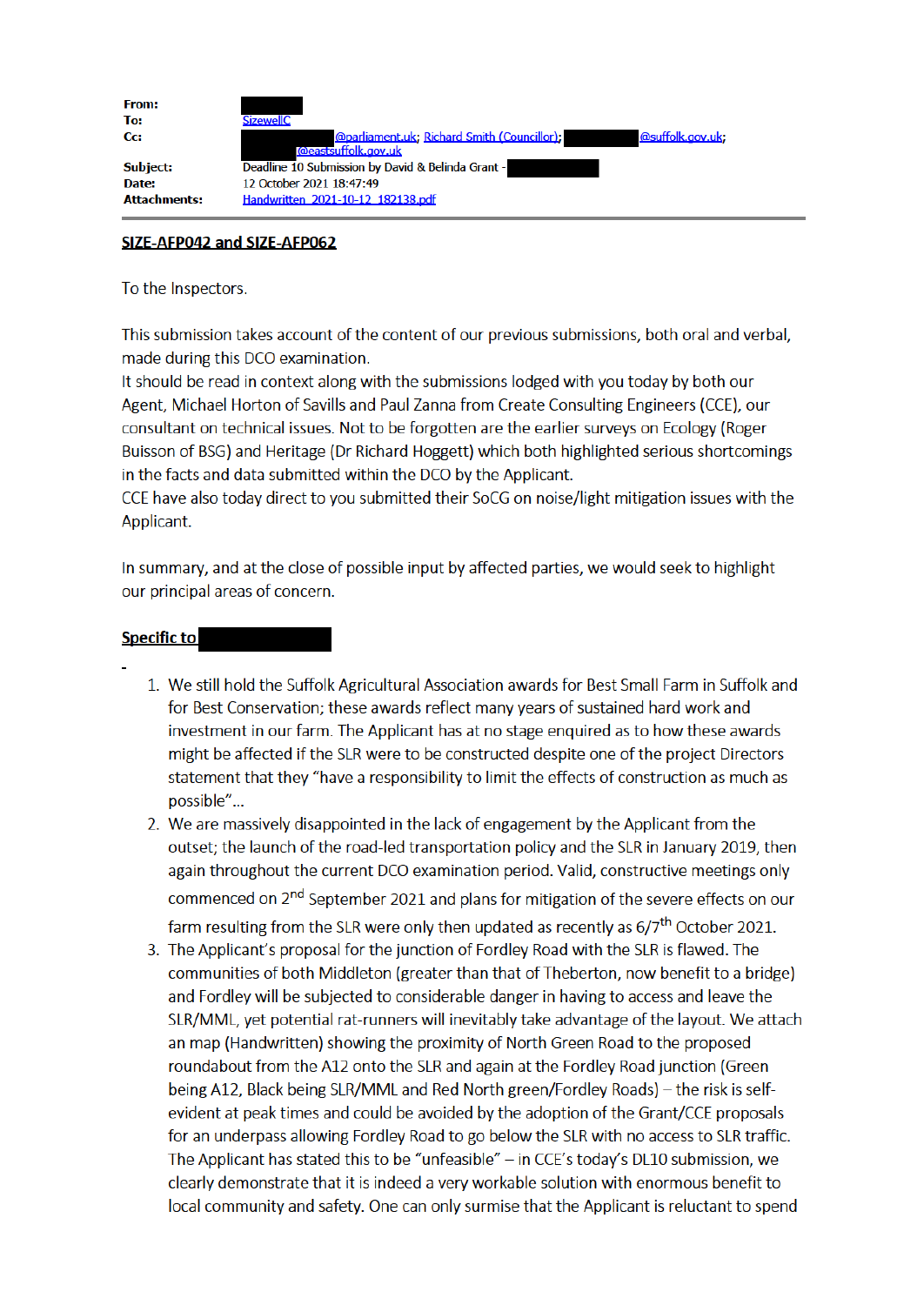sufficiently on "limiting the effects of construction as much as possible"… We would request the Inspectors to support our interests and wellbeing resulting from the CCE underpass solution.

- 4. The viability of our farm, as a going concern is reversed into losses by virtue of the Applicant's proposal to seize 20% of our total arable area; again no concern, nor remedy has been proffered by the Applicant.
- 5. This project has necessitated our retention of specialist consultants to decipher information pertinent to our interests, pass comment thereon and eventually assist the Applicant and their team to constructively arrive at potential alternative solutions. This has involved us in spending a considerable amount of money (which could be seen actually saving money for the Applicant) but we are struggling to get the Applicant to contribute to our legitimate costs; can the Inspectors please request that the Applicant is bound to reimburse us – we would never have had to spend all the time and money over the last34 months if the Applicant had not launched their project proposals.

## **Specific to Sizewell C Project**

- 1. We still feel that the SLR is a flawed concept with no true legacy benefit to local community and that Route W still offers a far more efficient, direct route to site whilst also being able to support SPR and Nautilus Windfarm/Interconnector infrastructure demands in the future.
- 2. EPR technology is at best, flawed the Applicant has not yet completed and commissioned an EPR of their own.
- 3. The often quoted cost of £20bn has not been updated; every aspect of the UK economy is showing signs of inflation unseen since the '70s… Today, President Macron admitted that any future EPR projects in EDF's homeland would be budgeted at £40bn – who will pay for this doubling of costs.
- 4. What is the projected price of power to be generated by Sizewell C ?
- 5. The French Government today states that it sees the future of nuclear in 'mini reactors' recognising that 'big nuclear' is dead. Potentially, and even with RAB financing models, our children and grandchildren will be paying for this project is allowed to proceed.

Finally, we should like to thank all the Inspectors and their team for your pragmatic and diligent approach and response throughout this very complex Examination.

Sincerely, David and Belinda Grant

Middleton Saxmundham Suffolk